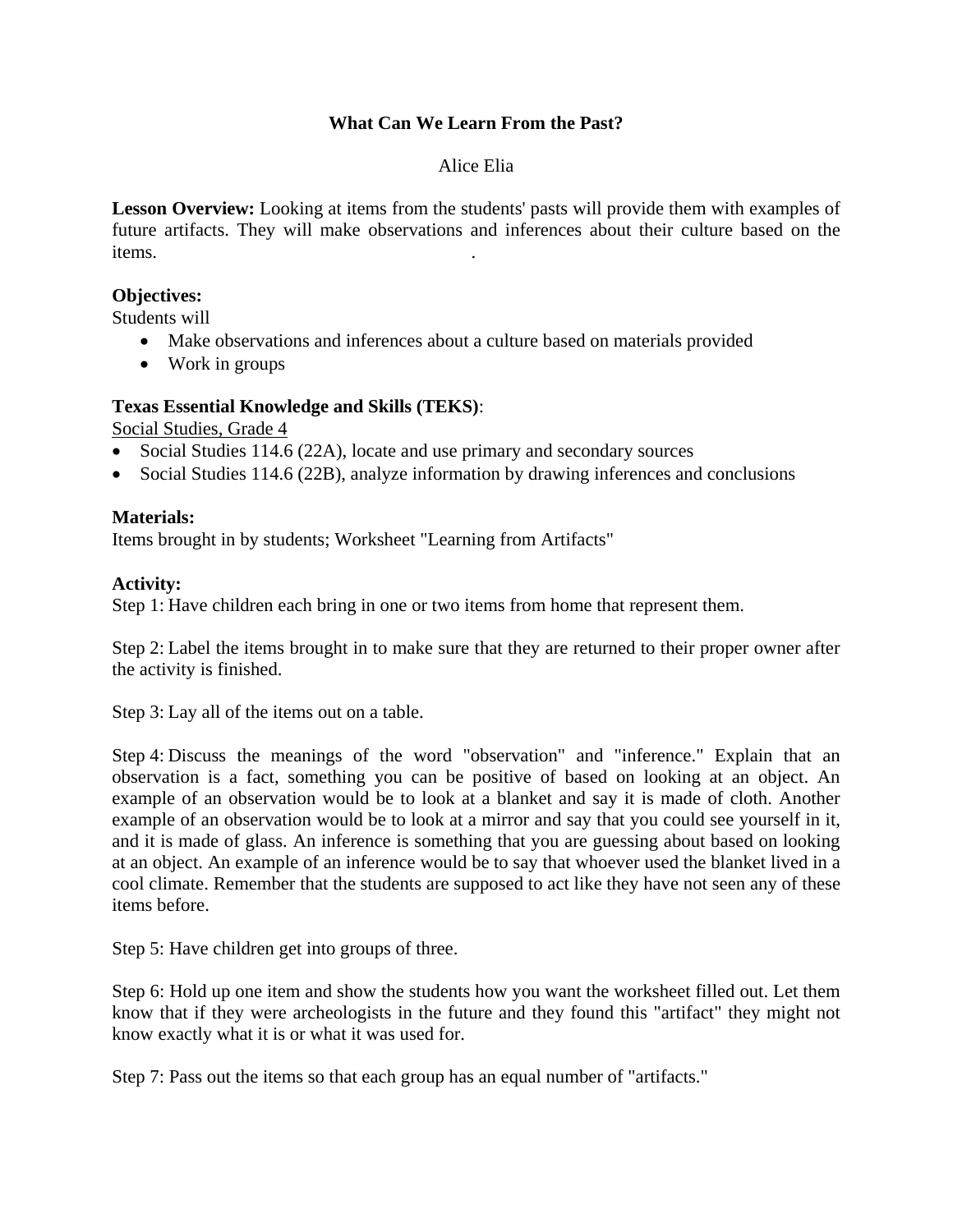Step 8: Allow the groups time to discuss what they are looking at and fill out the worksheet.

Closure: Have students stand up with their group and share their observations and inferences with the rest of the class. Depending on time constraints you may only want to allow them to share their observations and inferences on one of their items.